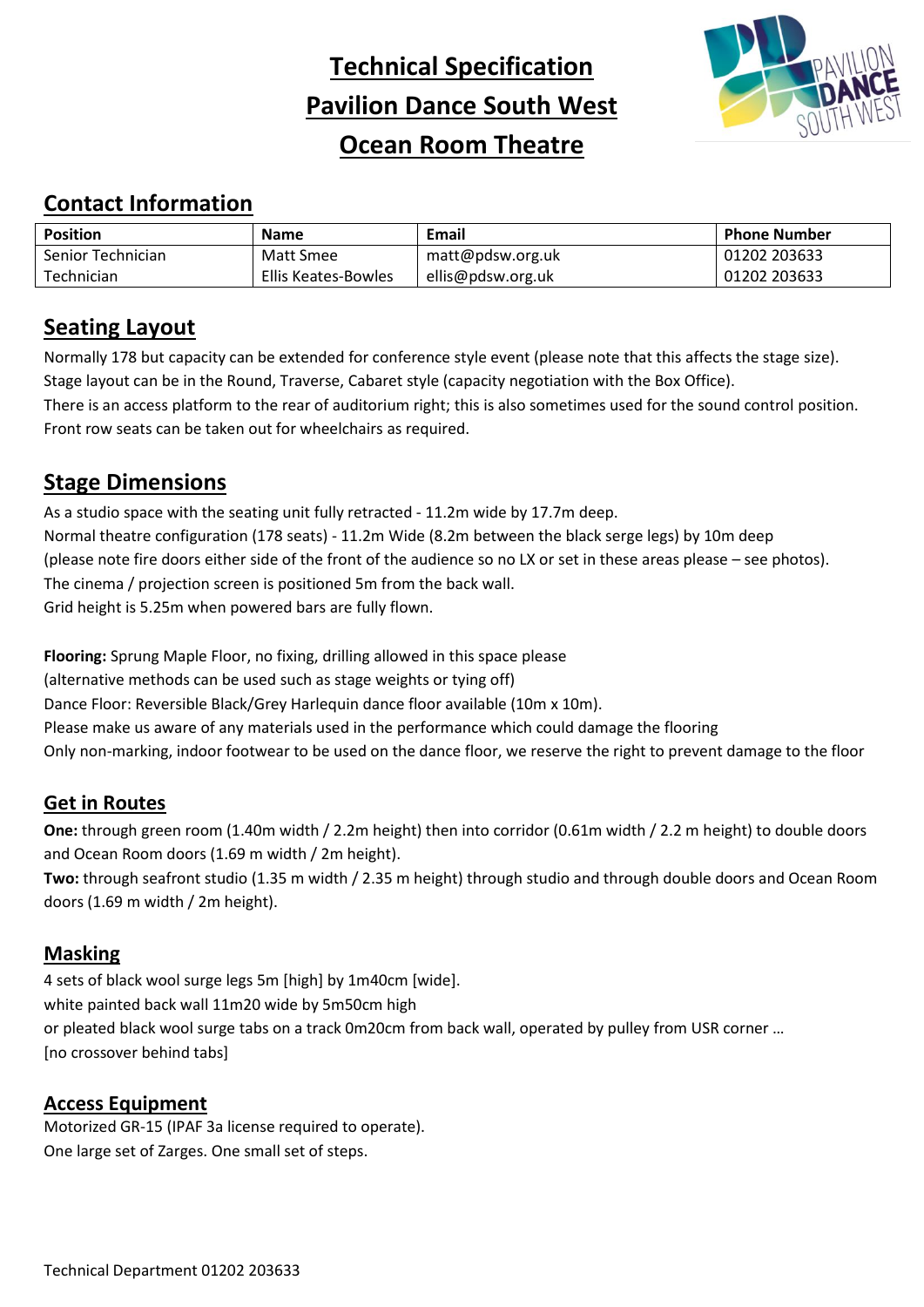# **Stage Machinery/Rigging**

5 motorised IWBs (fixed position) 10m in length.

Bars 1-4 have 12 dimmable circuits, 4 non-dim circuits (hard power), 2 female 5 pin DMX sockets. Bar 5 has 8 dimmable circuits and 7 non-dim circuits (hard power), and 2 female 5 pin DMX sockets. Bars full out dead 5.25m.

2 FOH IWBs (SL and SR) with 6 dimmable circuits, 2 non-dim circuits (hard power) and 1 female 5 pin DMX socket.

2 fixed booms per side (SL and SR) starting 1.41m from floor up to grid height, 6 dimmable circuits, 2 non-dim circuits (hard power), 1 female 5 pin DMX socket

Up to 10 free standing booms bases (positions negotiable) please note some positions may not be possible due to fire exits.

#### **Distance between bars**

| <b>Tab Track</b> | 0.20m from back wall |
|------------------|----------------------|
| LX Bar 5         | 0.74m                |
| Lx Bar 4         | 3.33m                |
| Truss [fixed]    | 4.69m                |
| LX Bar 3         | 7.60m                |
| LX Bar 2         | 9.50m                |
| LX Bar 1         | 11.82m               |

## **Power Facilities**

USR power distro on back wall. 1 x 125A 3 phase 1 x 63A 3 phase 1 x 32A 3 phase 3 x 32A single phase There are additional 13A sockets on stage. All dimmable and hard power outlets are via 15A Various facility panels around the theatre for DMX, video patch, tie lines, mic lines, speakons etc ETC non-dim control panel 47 x 3K

## **Please Note**

There are fire and exit signs above the doors on the front edge of the stage that cannot be turned off. There is also a fire exit sign USL that cannot be turned off.

On stage doors can be open for extra wing space (via corridor) if required.

There are blue working lights in pass corridors for use during the performance if required.

Please be aware that USL and USR doors are also used as fire exits so a clear path must be maintained.

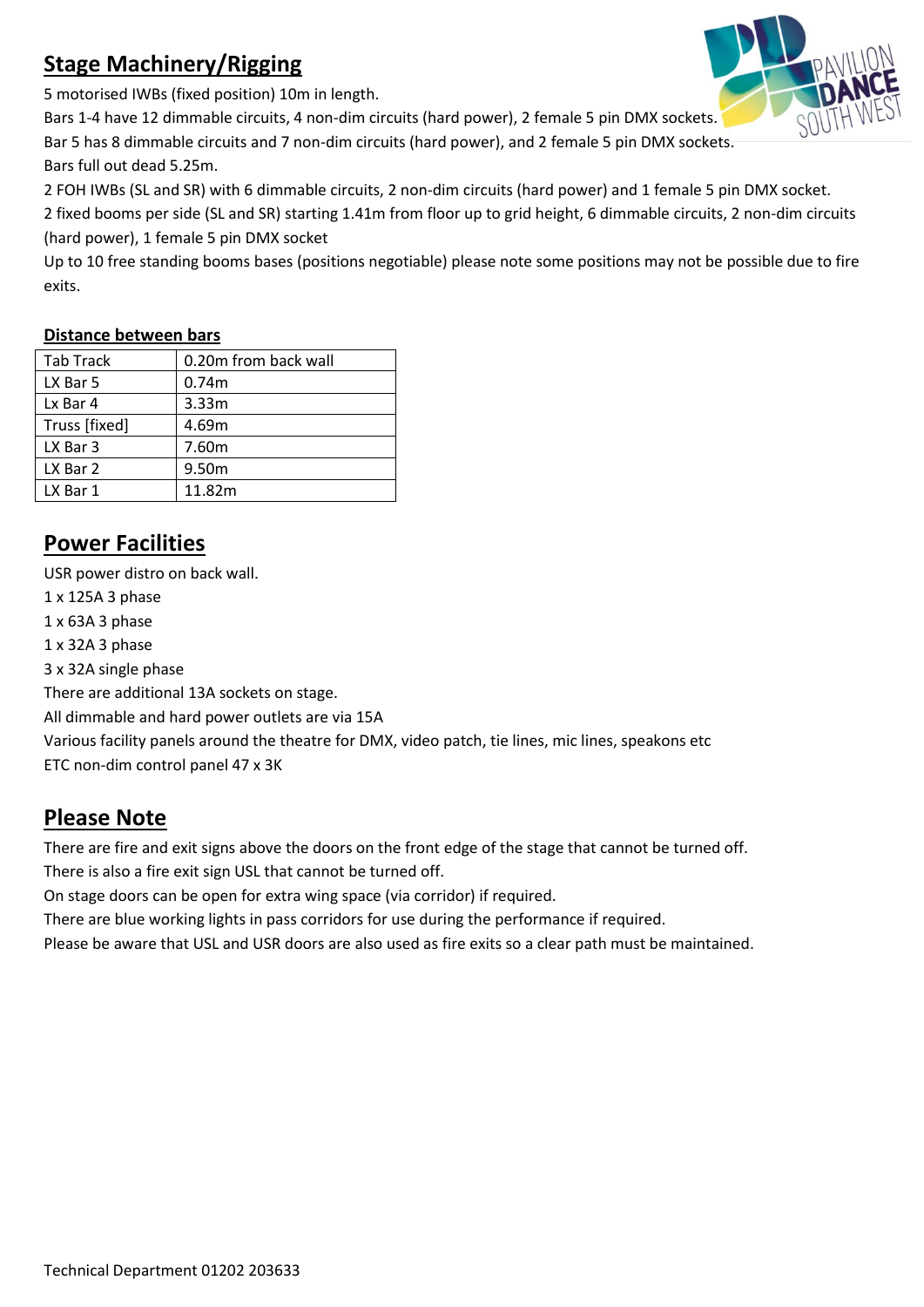# **Lighting Equipment**



Control Desk: ETC Ion XE 20 Cat 6 to DMX converter Dimmers - ETC Sensor+ dimmer rack, 116 x 3kW dimmers / 47 non-dims

| <b>Quantity</b> | Equipment                                                                          |
|-----------------|------------------------------------------------------------------------------------|
| 24              | ETC Source 4 Zoom Profile 15-30°                                                   |
| 2               | ETC Source 4 Zoom Profile 25-50°                                                   |
| 24              | Selecon Rama 6" 1.2kW Fresnel (complete with barn doors)                           |
| 24              | Thomas PAR-64 medium (CP62) parcans floods                                         |
| 4               | 4 cell Selador Vivid R LED wash (complete with horizontal & vertical frost panels) |
| 18              | JBlighting JBLED A7 LED colour wash                                                |
|                 | Unique Hazer 2.1                                                                   |

## **Sound**

| Quantity       | <b>Equipment</b>                           |
|----------------|--------------------------------------------|
| 1              | Yamaha DM1000 digital sound desk           |
| 1              | Yamaha MG166c analogue sound desk          |
| 2              | D&B E12 FOH L & R                          |
| $\overline{2}$ | D&B E12D monitor speakers                  |
| $\overline{2}$ | <b>D&amp;B E12</b>                         |
| 2              | D&B E15X sub-bass                          |
| 2              | Tascam CD-RW900 player/recorder            |
| $\overline{2}$ | Sennheiser E914 condenser microphones      |
| $\overline{2}$ | Sennheiser E935 microphones                |
| 1              | Sennheiser E845 microphones                |
| 4              | Sennheiser E845S microphones               |
| 2              | Sennheiser EM 300 G3 receivers             |
| $\overline{2}$ | Sennheiser SK 300 G3 bodypack transmitters |
| 2              | The t.bone HeadmiKe-O headset microphones  |
| 2              | Sennheiser EW322 clip-on radio microphones |
| $\overline{2}$ | Sennheiser EW 100 G4 receiver              |
| $\overline{2}$ | Sennheiser EW 100 G4 handheld radio mic    |
| 2              | Bartlett TM125 boundary microphones        |
| 4              | Tecpro belt packs & headsets               |
| 4              | DI Boxes                                   |

# **AV**

Source can project on to a toured cyc or back wall

| <b>Quantity   Equipment</b>                                                   |
|-------------------------------------------------------------------------------|
| Christie lx 700 projector, $1.3 - 1.8$ :1 Lens. 1 meter/ 50 cm rigging poles. |
| Kramer scaler HQV VP/725XL Silicon Optix                                      |
| Yamaha BD-S1900 Blu-ray player                                                |
|                                                                               |

#### **Cinema**

| Cinema Projector. Christie CP2210                  |
|----------------------------------------------------|
| Cinema Projection Screen. 7m x 5m. Auto drop down. |
| Dolby DS200 Digital Cinema Server                  |
| Dolby CP750 Digital Sound Processor                |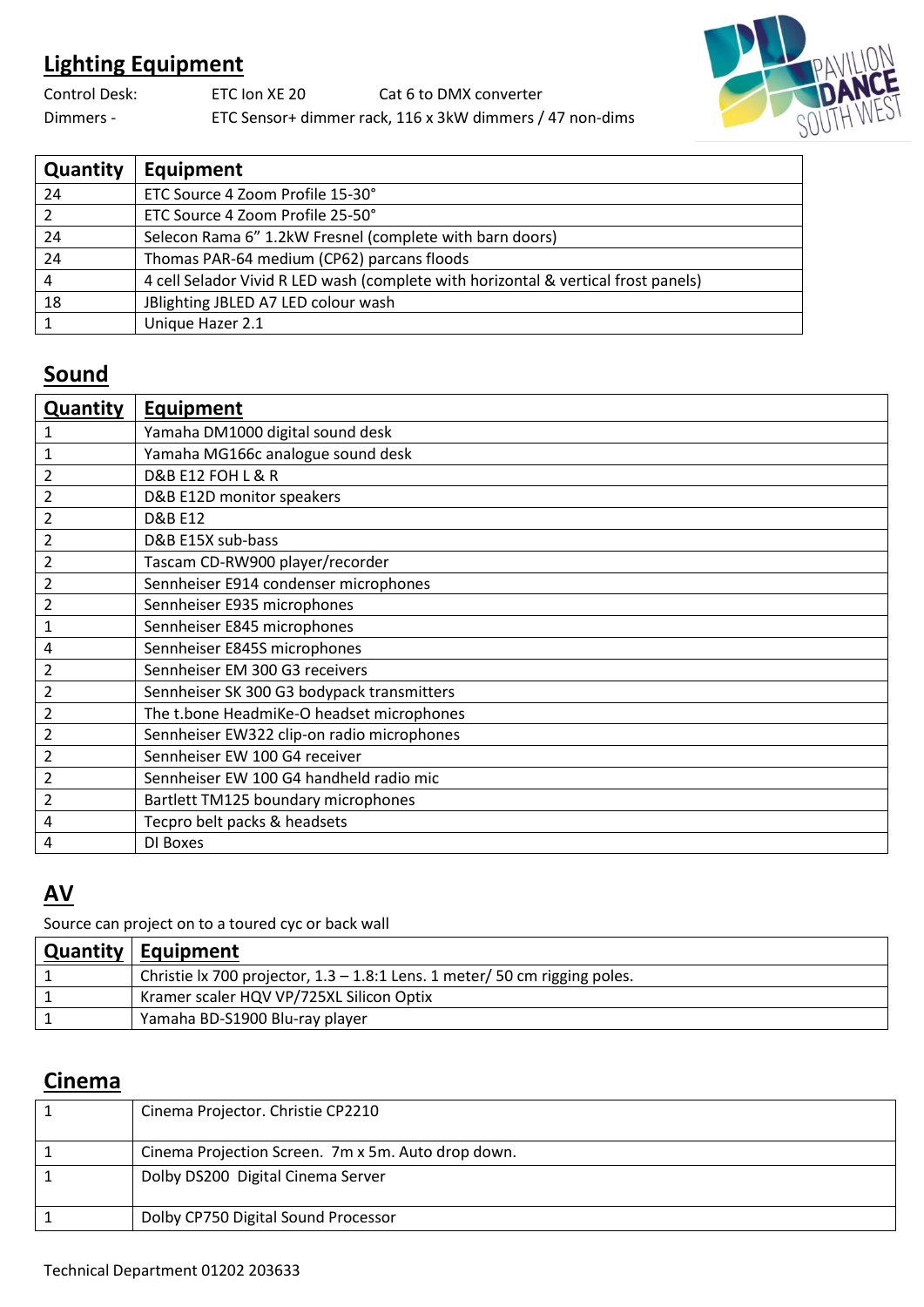

#### **Miscellaneous**

2 dressing rooms available with wet rooms (disabled access shower) and all facilities, sink, chairs, mirrors, hanging rails and lockers (£1 coin operated, money returned). Dressing room keys can be signed out at reception, charge for nonreturn. Toilet facilities next to dressing rooms.

Kitchen with the facilities of a fridge, kettle, microwave, dishwasher, iron & ironing board. Washing machine & tumble dryer (for costumes not personal washing) available to cast and crew. Water cooler in backstage corridor. Towels available to be signed out at reception, charge for non-return. 2 black sofas backstage.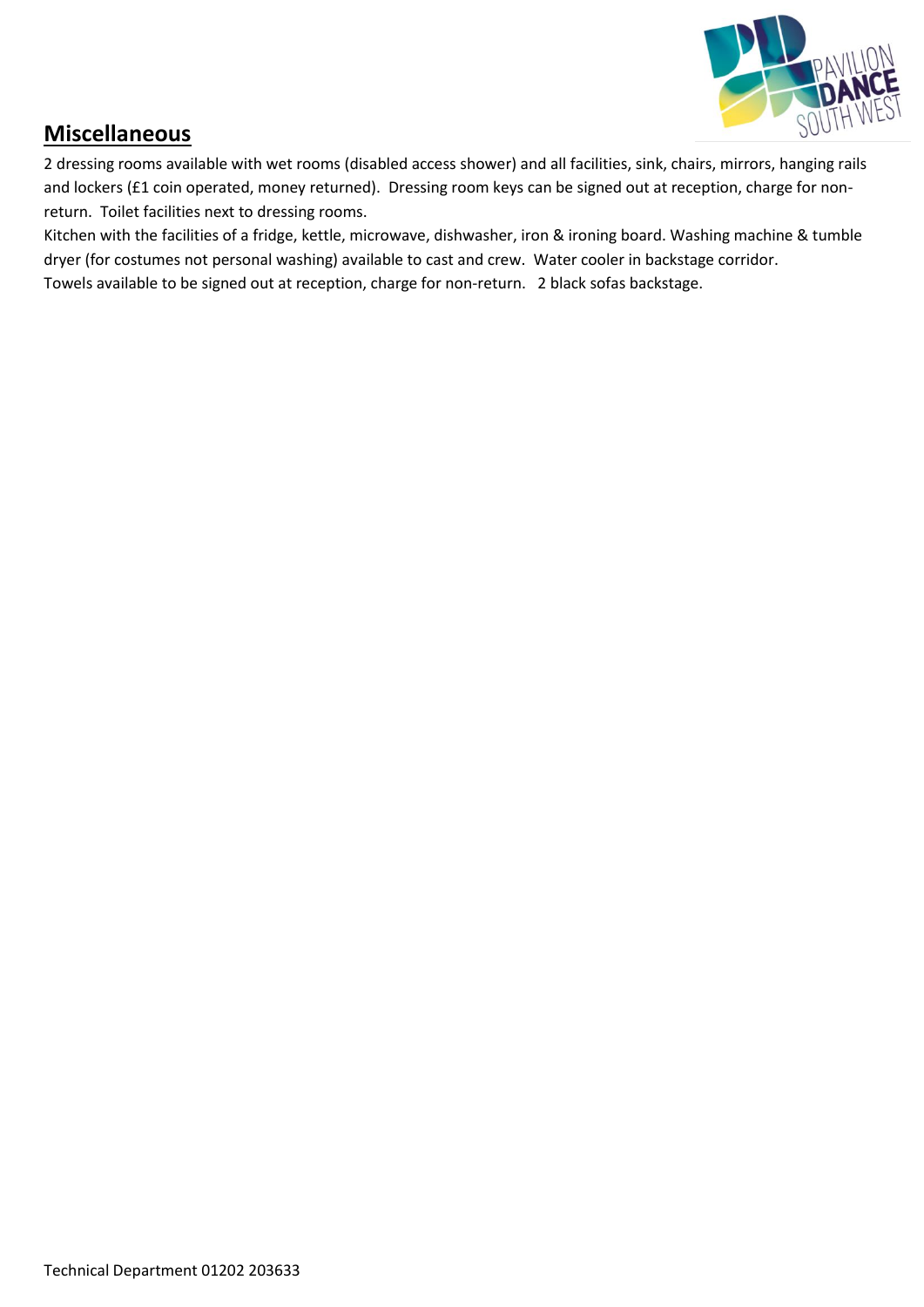

# **Ocean Theatre with masking, seating & dance floor**



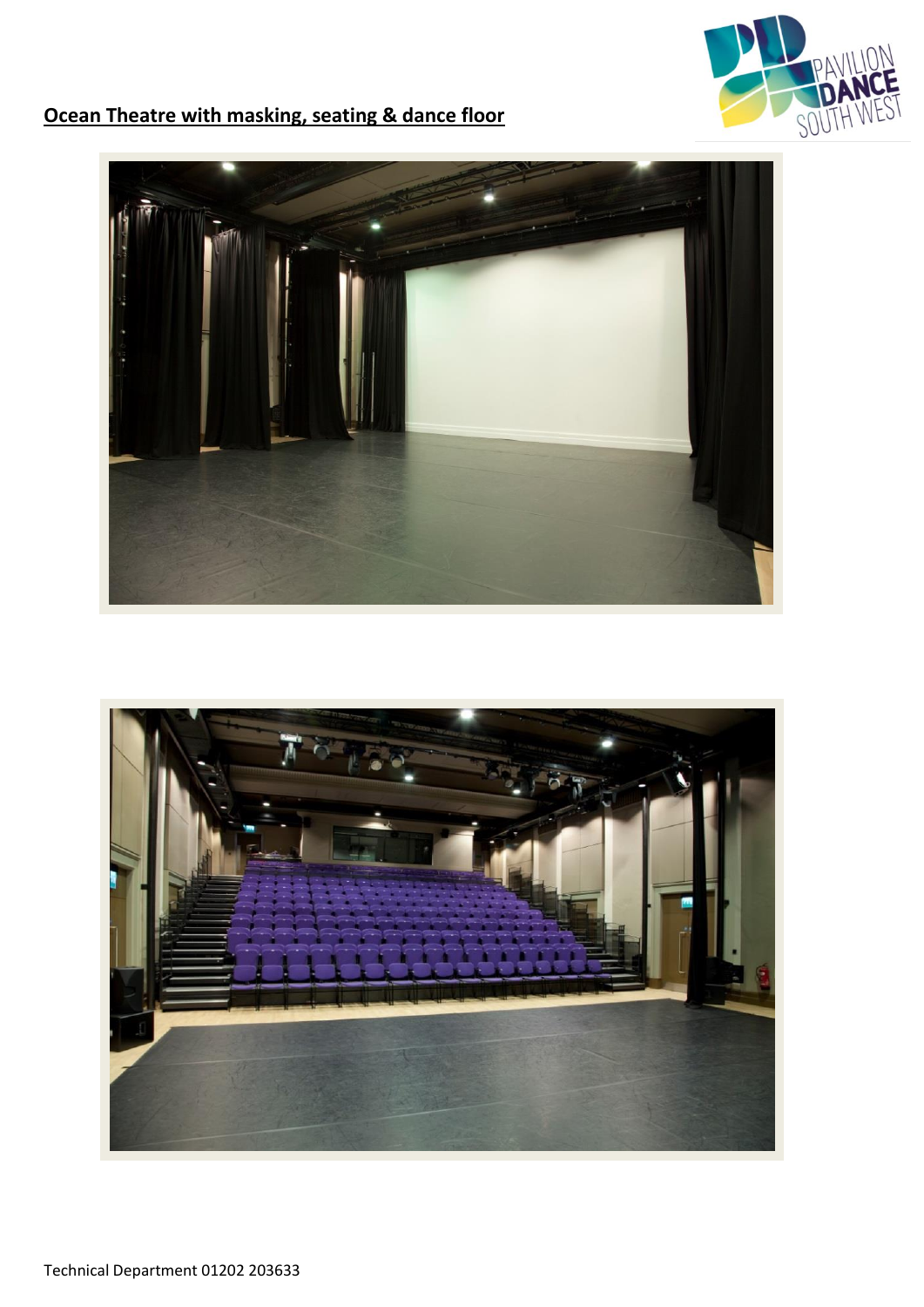## **Ocean Theatre as a studio set up**





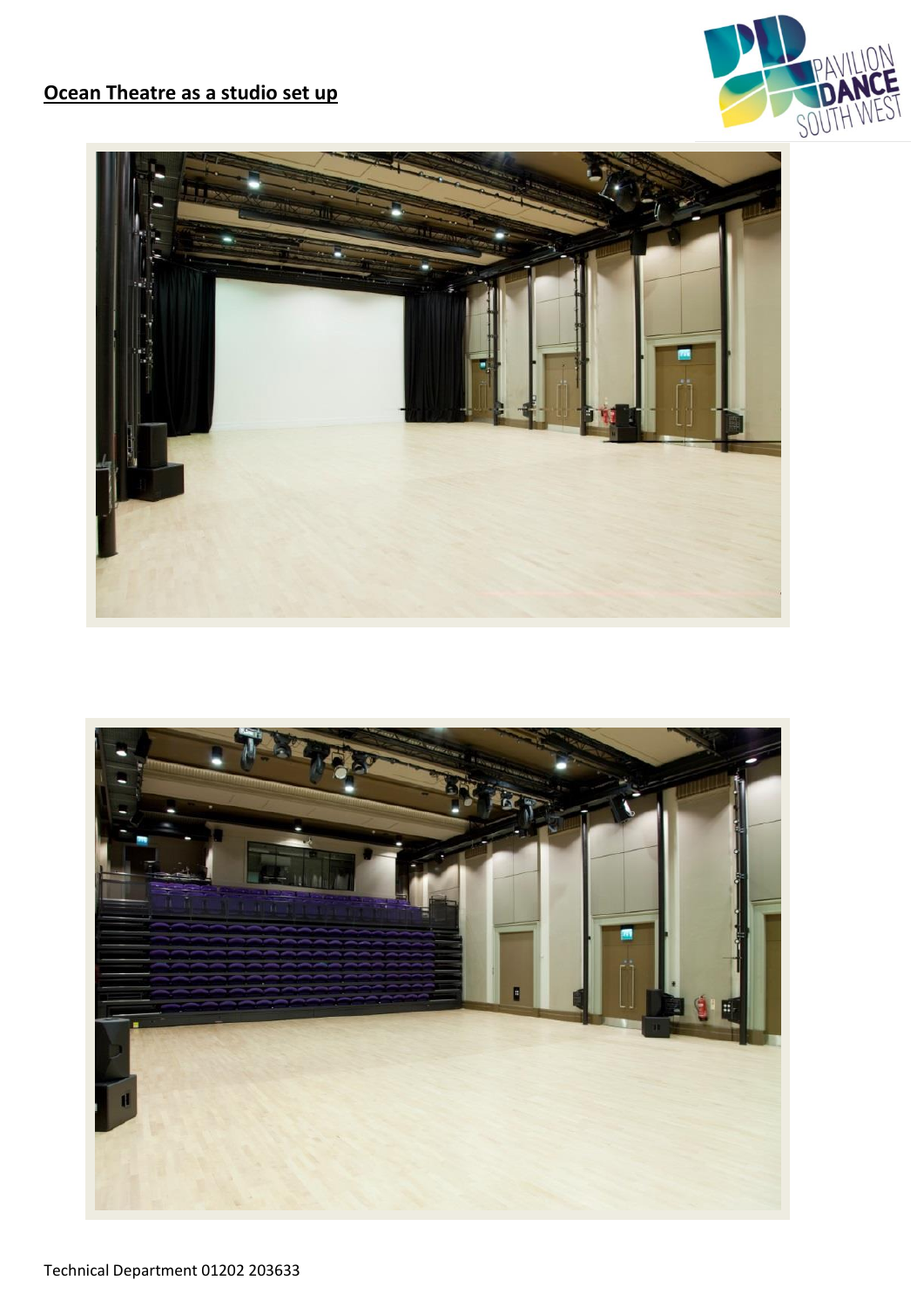